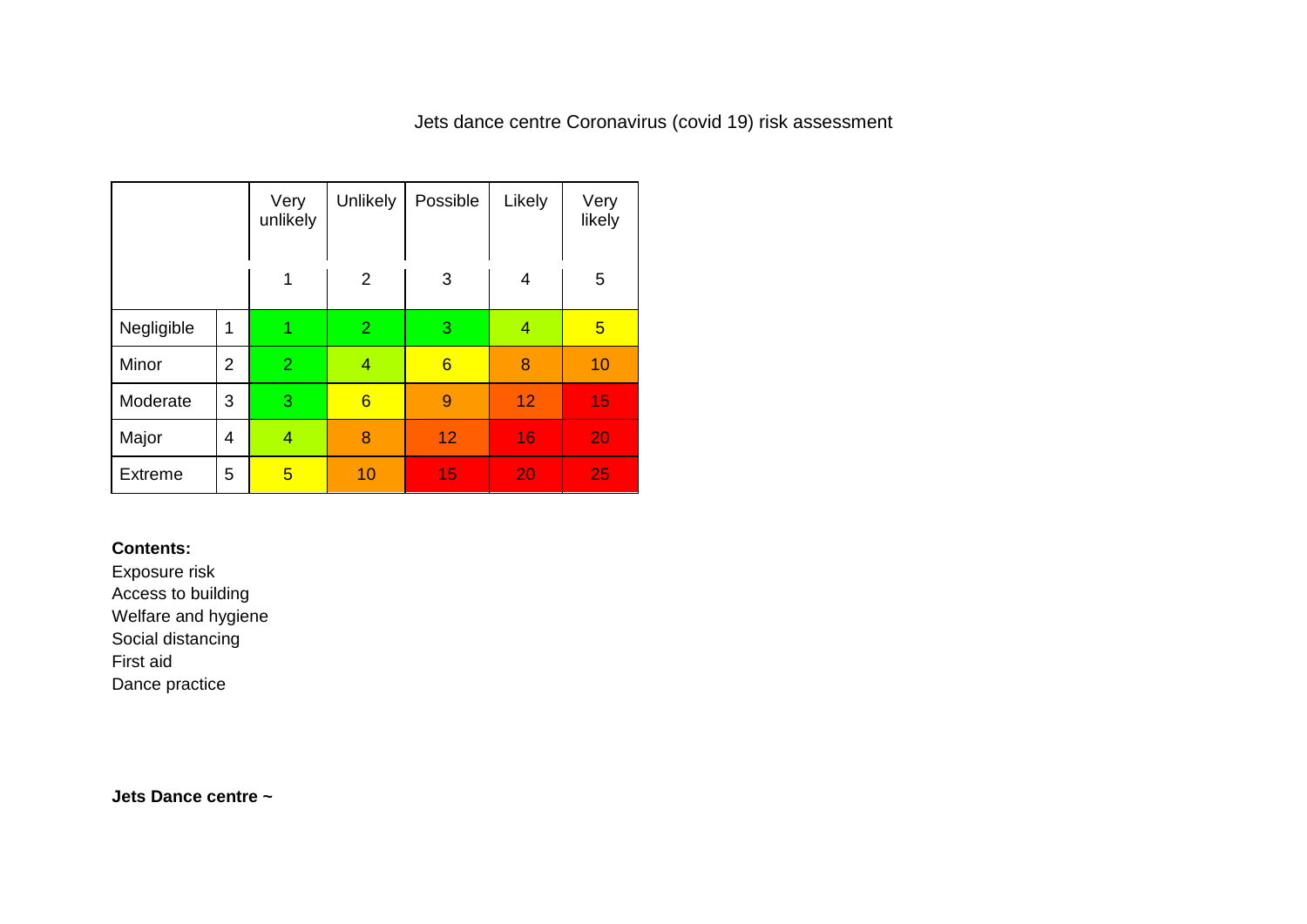| Hazard/<br><b>Potential harm</b>                                                                        | risk                                              | People at<br><b>Risk</b>                 | <b>Further action</b>                                                                                                                                                                                                                                                                                                                                                                                                                                                                                                                                                                                                                                                                                                                                                                                                                                                                                                                                                                                                              | <b>Revised</b><br><b>Risk</b>                  |
|---------------------------------------------------------------------------------------------------------|---------------------------------------------------|------------------------------------------|------------------------------------------------------------------------------------------------------------------------------------------------------------------------------------------------------------------------------------------------------------------------------------------------------------------------------------------------------------------------------------------------------------------------------------------------------------------------------------------------------------------------------------------------------------------------------------------------------------------------------------------------------------------------------------------------------------------------------------------------------------------------------------------------------------------------------------------------------------------------------------------------------------------------------------------------------------------------------------------------------------------------------------|------------------------------------------------|
| Staff, pupils<br>and parents at<br>risk of infection<br>and becoming<br>ill through lack<br>of hygiene. | 4<br>$\mathsf X$<br>$\overline{4}$<br>$= 16$      | <b>Staff</b><br>pupils<br>parents        | Prevention through hygiene. Regular hand washing, facilities with warm water and soap available in<br>all toilet areas.<br>Hand washing signs/visual reminders in toilet areas. Hand washing guide for younger pupils to follow.<br>Staff, pupils and parents to be reminded to wash their hands or use hand sanitiser on arrival and<br>before leaving the building.<br>Hand sanitiser to be provided at entrances and exits to the building.<br>Verbal Reminders and signs around the building to support good hygiene and prevent the spread of<br>coronavirus. Reminders to catch coughs and sneezes in the elbow or tissues. Spread the message of<br>"catch it, bin it, kill it" and remind pupils to avoid touching their face, eyes, nose and mouth. Tissues<br>and bins available in all areas. Staff to make sure the toilet areas are fully stocked with soap and the<br>toilets are cleaned frequently, staff to do regular checks.<br>Fans not to be used until national guidance is issued regarding their safe use. | 3<br>$\sf X$<br>$\overline{2}$<br>$= 6$        |
| The spread of<br>covid 19<br>through<br>inadequate<br>cleaning<br>practice                              | 4<br>$\mathsf X$<br>5<br>$= 20$                   | Staff<br><b>Pupils</b><br>parents        | Floor surfaces are disinfected regularly using industrial equipment/disinfectant spray (under hall<br>regulations in line with covid procedures). Floor mats (in back room) will be spray disinfected and dry<br>mopped after each class.<br>Regular cleaning done with proper cleaning supplies that are easily accessible for regular use.<br>Supplies include anti-bacterial/ disinfectant wipes and/or sprays, disposable cloths and rubber gloves.<br>Frequent cleaning using disinfectant on surfaces that are touched regularly, particularly in areas of<br>high use such as door handles, light switches, stereo, ballet barre and chairs.<br>Certain doors to be propped open to limit unnecessary touch and contact.<br>Clean between each class and at the end of the day. This includes disinfecting surfaces.                                                                                                                                                                                                        | $\overline{2}$<br>X<br>3<br>$= 6$              |
| The spread of<br>covid 19<br>through lack of<br>sanitation<br>facilities.                               | 4<br>$\boldsymbol{X}$<br>$\overline{4}$<br>$= 16$ | Staff<br><b>Pupils</b><br>parents        | Hand sanitiser to be provided in areas of the hall where there are no washing facilities, for example<br>entrances and exits.<br>Staff to make sure hand sanitizer is stocked so stations can be refilled when needed.<br>Hand sanitiser to be refilled when necessary by Jets staff through doing regular checks.                                                                                                                                                                                                                                                                                                                                                                                                                                                                                                                                                                                                                                                                                                                 | $\mathfrak{B}$<br>X<br>$\overline{2}$<br>$= 6$ |
| Covid 19<br>spreading<br>through                                                                        | 4<br>X<br>5                                       | <b>Staff</b><br><b>Pupils</b><br>parents | Pupils/students who are aged 12 and above except those who are exempt to wear face masks when<br>not dancing (revised Apr 2021)<br>Staff to wear face masks when not teaching (revised 2021)                                                                                                                                                                                                                                                                                                                                                                                                                                                                                                                                                                                                                                                                                                                                                                                                                                       | 3<br>X<br>3                                    |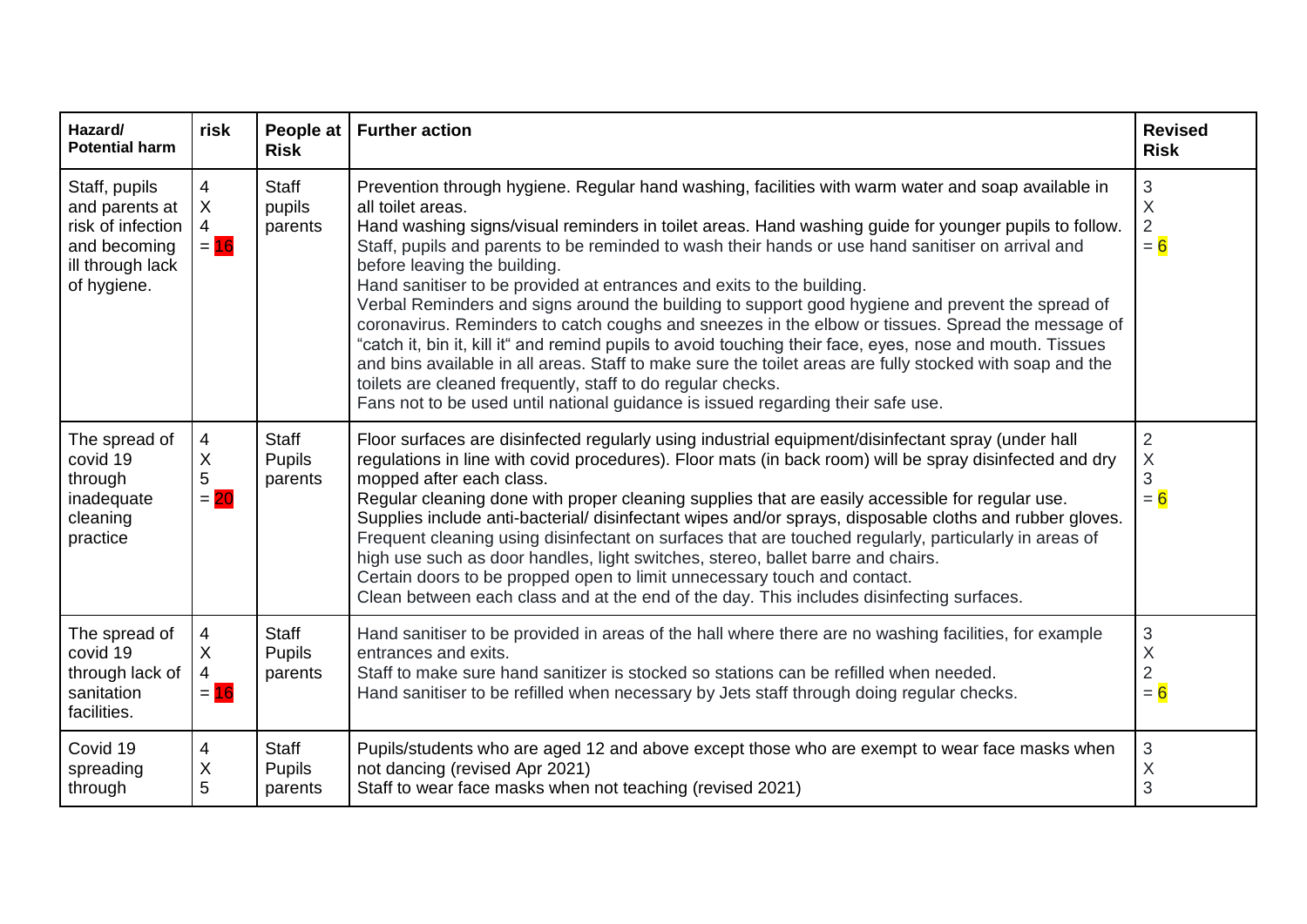| contact                                            | $= 20$                                        |                        | Principal teachers have now received first vaccination (as at Apr 2021)<br>Principal teachers have now received first vaccination (as at Apr 2021)<br>Timetable set up strategically to allow for manageable class sizes, smaller classes in the backroom,<br>bigger classes in the big room or split if needed etc. Teachers to manage social distancing within<br>classes.<br>Social distancing should be encouraged and included during teaching practice. Classes staggered to<br>reduced numbers of pupils in the hall where possible, class sizes reduced If necessary and pupils<br>spaced out appropriately during lessons.<br>Reminders for pupils and parents to keep their distance by using signs. The importance of social<br>distancing is stressed to users to ensure safety for all.<br>In letters/emails to parents, encourage them to promote social distancing before sending their child to<br>dance class, so the message is reinforced at home as well by Jets staff.                                                                                                                                                                                                                                                                                                        | $= 9$                                           |
|----------------------------------------------------|-----------------------------------------------|------------------------|----------------------------------------------------------------------------------------------------------------------------------------------------------------------------------------------------------------------------------------------------------------------------------------------------------------------------------------------------------------------------------------------------------------------------------------------------------------------------------------------------------------------------------------------------------------------------------------------------------------------------------------------------------------------------------------------------------------------------------------------------------------------------------------------------------------------------------------------------------------------------------------------------------------------------------------------------------------------------------------------------------------------------------------------------------------------------------------------------------------------------------------------------------------------------------------------------------------------------------------------------------------------------------------------------|-------------------------------------------------|
| <b>PPE</b>                                         | 5<br>$\sf X$<br>$\mathbf 5$<br>$= 25$         | <b>Staff</b><br>pupils | PPE to be included within our practice when needed to ensure staff and pupils are protected from<br>covid 19. From Apr 2021 staff and students/pupils aged 12 and above will wear face masks/visors<br>when not dancing/teaching (unless exempt for medical reason's - Pupil/Parent to inform staff)<br>Public health guidance on the use of PPE to protect against COVID-19 relates to health care settings.<br>In other settings protective measures including social distancing, increased cleaning, good practice<br>and hand hygiene are enough to ensure safe practice. PPE and RPE is a requirement for any face to<br>face contact associated with work, such as first aid.<br>PPE is to be made available when needed. If a pupil becomes unwell with symptoms of coronavirus<br>while in the setting and they need personal care until they can return home, a face mask will be worn<br>by the supervising adult if a distance of 2 meters cannot be maintained. Other PPE to be worn if<br>contact with the student is necessary; this includes disposable gloves, apron and face covering (mask<br>or shield).<br>PPE needs to be worn correctly.<br>PPE to be used by first aiders at all times (as standard practice) and should be stored next to first-aid<br>boxes in each room. | Staff:<br>3x3<br>$= 9$<br>Pupil<br>3x3<br>$= 9$ |
| Covid 19<br>incident and<br>accident<br>procedures | 5<br>$\boldsymbol{\mathsf{X}}$<br>5<br>$= 25$ | <b>Staff</b><br>pupils | Designated areas put in place for children displaying symptoms to wait to be collected from.<br>There will be a spare member of staff on site at all times so if another member of staff becomes<br>unwell, displaying symptoms, they can leave immediately. The other member of staff can then take<br>over and contact parents to collect children and deep clean the work area afterwards.<br>Pupils will be taken to an area away from others until they can be collected. The area the student is                                                                                                                                                                                                                                                                                                                                                                                                                                                                                                                                                                                                                                                                                                                                                                                             | 4<br>$\sf X$<br>$\overline{4}$<br>$= 16$        |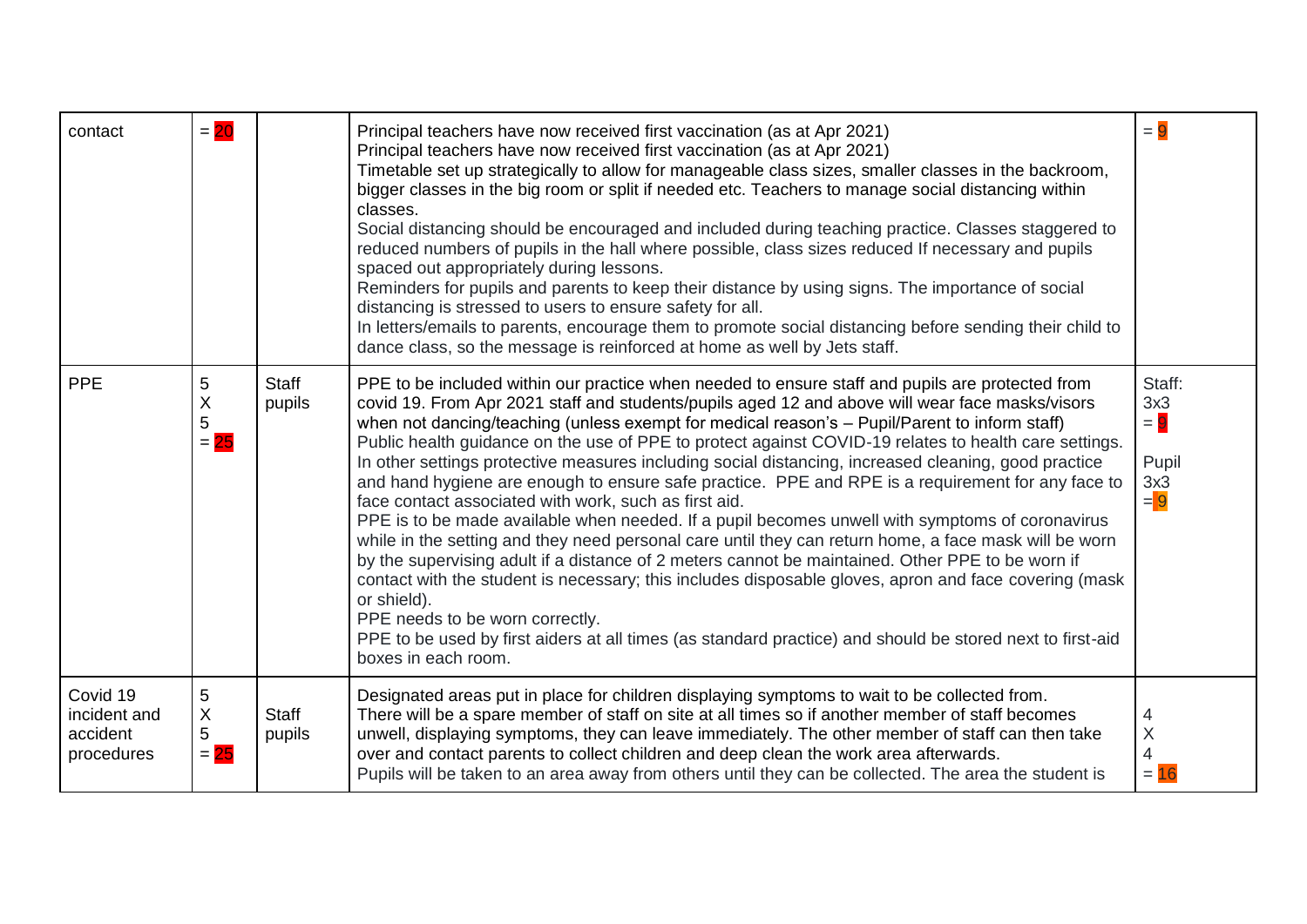|                                                               |                                               |                                   | taken to should be made 'out of use' and then deep cleaned after the student has left. Cleaning staff<br>should wear PPE.<br>The pupil should be immediately moved to the designated area, each room has its own separate area<br>for containment which is adjacent to each dance space and separated by a door. If staff need to stay<br>with the pupil they should remain 2 meters away and/or wear PPE.<br>All pupils should be made aware that they should cough and sneeze into a tissue ('Catch it, Bin it, kill<br>it'). Or, if no tissue to hand, into their elbow.<br>Parents/guardians will be contacted to collect their child immediately.<br>They must then be advised to follow PHE guidance on self-isolation and not return to dancing until the<br>period of self-isolation has been completed. They will be advised to ring 111 and to check the NHS<br>website for more information regarding the isolation period and any other advice. We ask that<br>parents/guardians remain in touch with Jets Dance centre to pass on outcomes.<br>The rest of the affected class/bubble will then be closed and parents contacted to collect their<br>children.<br>Staff must follow the same procedure, avoid touching surfaces, sneeze into tissue or elbow, and go<br>home immediately. Staff to follow PHE guidance on isolation. They should ring 111 for advice and<br>check the NHS website. Their classes will either close depending on the guidance from NHS/PHE or<br>another member of staff will teach these classes while they isolate. |                                                      |
|---------------------------------------------------------------|-----------------------------------------------|-----------------------------------|-----------------------------------------------------------------------------------------------------------------------------------------------------------------------------------------------------------------------------------------------------------------------------------------------------------------------------------------------------------------------------------------------------------------------------------------------------------------------------------------------------------------------------------------------------------------------------------------------------------------------------------------------------------------------------------------------------------------------------------------------------------------------------------------------------------------------------------------------------------------------------------------------------------------------------------------------------------------------------------------------------------------------------------------------------------------------------------------------------------------------------------------------------------------------------------------------------------------------------------------------------------------------------------------------------------------------------------------------------------------------------------------------------------------------------------------------------------------------------------------------------------------------------------------------------------------|------------------------------------------------------|
| Covid 19 been<br>spread through<br>poor access to<br>building | 4<br>$\mathsf{X}$<br>$\overline{4}$<br>$= 16$ | Staff<br><b>Pupils</b><br>parents | Timetable designed to allow for safe entrance to site. Hand sanitation stations on entry. Guidance for<br>entry clearly specified in the re-opening letter and risk assessment so they're aware of everything in<br>place. Pupils/staff to wear face masks/visors on arrival, entrance and exit from building.<br>Number of people entering the site must be at a reduced number and kept at a minimum.<br>Hand sanitation stations set up at entrances/exits to allow for people to sanitise immediately.<br>We have introduced a new time table and pupils will be kept in zones. Therefore pupils will be<br>entering the building at the same time as others in the same class. Staggered start times will allow for<br>less people to be entering at one time and allow for social distancing.<br>Parents and Pupils advised to not queue up outside the building before class as we cannot guarantee<br>social distancing but also it breaches a separate health and safety issue as queuing in the car park<br>poses risk.<br>Parents and pupils should aim to arrive for class start times, not too early or too late. This means<br>no/limited queues outside and a safer environment to enter the building safely while social distancing.<br>Signs will be up around the entrance area to remind everyone to use hand sanitisers before entering<br>into the hall.                                                                                                                                                                                   | $\sqrt{3}$<br>$\mathsf X$<br>$\overline{2}$<br>$= 6$ |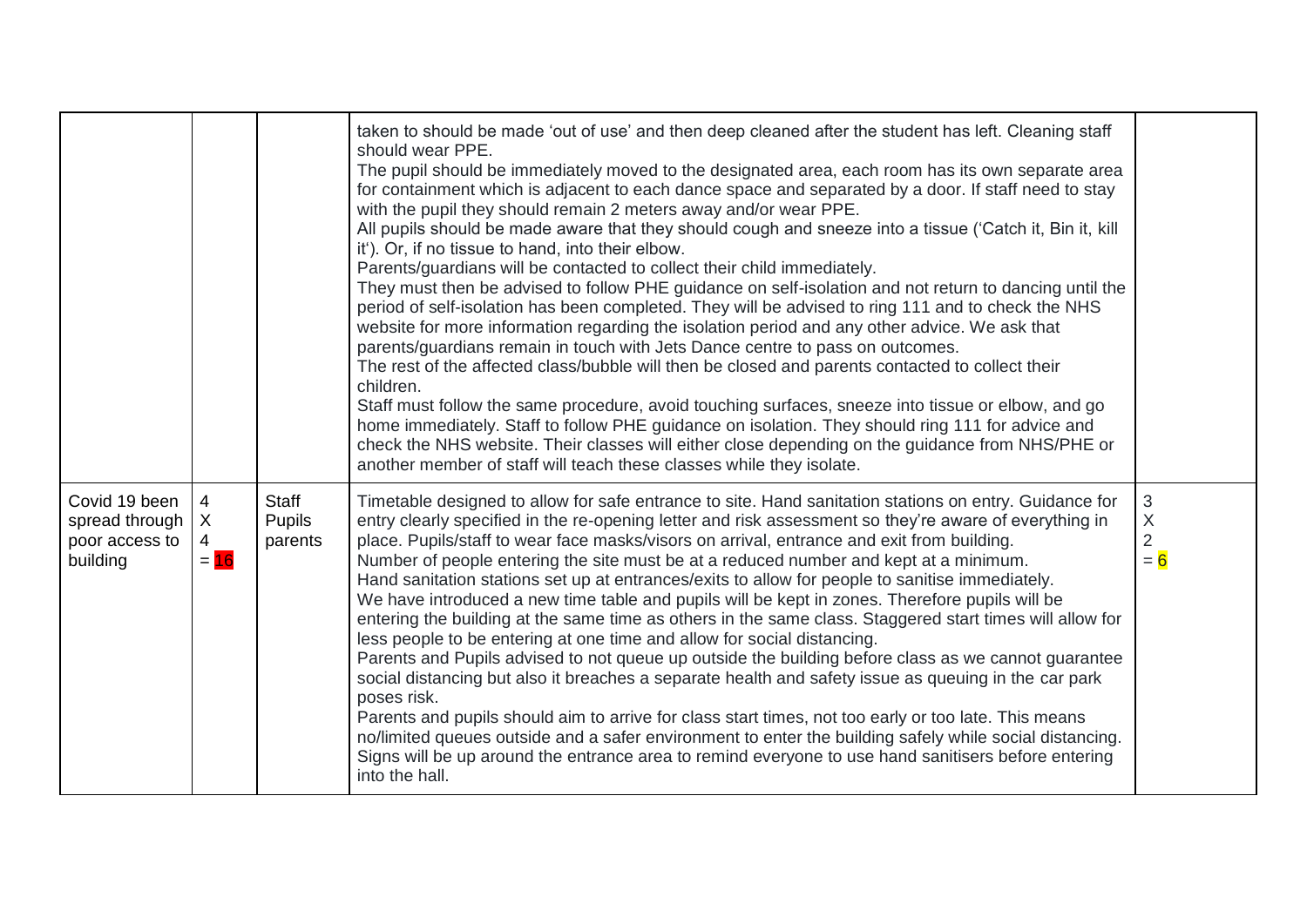|                                                                                 |                                                        |                                   | Parents asked to not enter the hall unless absolutely necessary (except certain classes with very<br>young children). For the meantime the reception desk will be closed to allow for less staff in the<br>building. Parents will be asked to contact Jets teachers through email or phone call rather than face-<br>to-face if they need to speak to anyone.<br>The front door (main entrance) will remain locked and will be opened at the designated class time.<br>this is why it is important to be on time, not early or late. Access to the building will not be as usual,<br>we will be controlling the access and follow the timetabled class times. If pupils are late they need to<br>ring a Jets teacher on their mobiles (mobile numbers will be provided on re- opening letter and are on<br>the website).                                                                                                                                                                                                                                                                                                                                                                                                                                                                   |                                                           |
|---------------------------------------------------------------------------------|--------------------------------------------------------|-----------------------------------|--------------------------------------------------------------------------------------------------------------------------------------------------------------------------------------------------------------------------------------------------------------------------------------------------------------------------------------------------------------------------------------------------------------------------------------------------------------------------------------------------------------------------------------------------------------------------------------------------------------------------------------------------------------------------------------------------------------------------------------------------------------------------------------------------------------------------------------------------------------------------------------------------------------------------------------------------------------------------------------------------------------------------------------------------------------------------------------------------------------------------------------------------------------------------------------------------------------------------------------------------------------------------------------------|-----------------------------------------------------------|
| Spread of<br>covid 19<br>through<br>misunderstandi<br>ng of the zone<br>system. | 4<br>X<br>5<br>$= 20$                                  | <b>Staff</b><br>pupils            | Zones have been set up to allow for appropriate class sizes in accordance to the room size. The<br>zones allow for classes to remain separate, minimising contact for the pupils and will allow us to track<br>and trace in order to follow up and inform pupils/parents when/if necessary.<br>One door joins the two rooms/zones, this door will remain closed and for staff use only. It will be well<br>signed so pupils remember not to use this door.<br>Teachers work to a new timetable to ensure there is no crossing of zones.<br>Jets pupils and parents will be informed of revised procedures and teachers will offer clear and<br>consistent guidelines so everything is easy followed.<br>Each zone has its own toilets, washing area, and bag/belongings storage area. Students need to<br>have their own water bottle provided by parents/carers. Seating set up will be arranged by Jets staff to<br>allow for social distancing measures, the rooms will be ventilated where possible.<br>Pupils are to access the toilet area one at a time. Staff use separate toilets to pupils, zone 1 has a<br>designated and signed toilet for staff only, in zone 2 staff will use the disabled toilet. Antibacterial soap<br>to be available at all times in every washing area. | 3<br>$\boldsymbol{\mathsf{X}}$<br>$\overline{2}$<br>$= 6$ |
| Spread of<br>covid 19 while<br>administering<br>first aid                       | $\sqrt{3}$<br>$\sf X$<br>4<br>$= 12$                   | <b>Staff</b><br>pupils            | First-aid boxes available in each zone in the event of a student requiring first aid.<br>Full PPE to be kept next to first-aid boxes and staff to wear appropriate PPE while applying First Aid.                                                                                                                                                                                                                                                                                                                                                                                                                                                                                                                                                                                                                                                                                                                                                                                                                                                                                                                                                                                                                                                                                           | 3<br>$\mathsf X$<br>$\overline{2}$<br>$= 6$               |
| Risk of<br>spreading<br>covid 19<br>through staff<br>error                      | $\sqrt{3}$<br>$\boldsymbol{\mathsf{X}}$<br>4<br>$= 12$ | Staff<br><b>Pupils</b><br>parents | Staff fully informed of COVID-19 risk assessment and procedures. Staff fully informed of their duties<br>and kept up to date with the latest guidelines.<br>Staff have a duty to know their new timetable, and stay updated/confident about all changes in<br>relation to COVID-19.<br>Jets teachers will have regular reviews of protocols and procedures.                                                                                                                                                                                                                                                                                                                                                                                                                                                                                                                                                                                                                                                                                                                                                                                                                                                                                                                                | $\sqrt{3}$<br>$\sf X$<br>$\overline{c}$<br>$= 6$          |